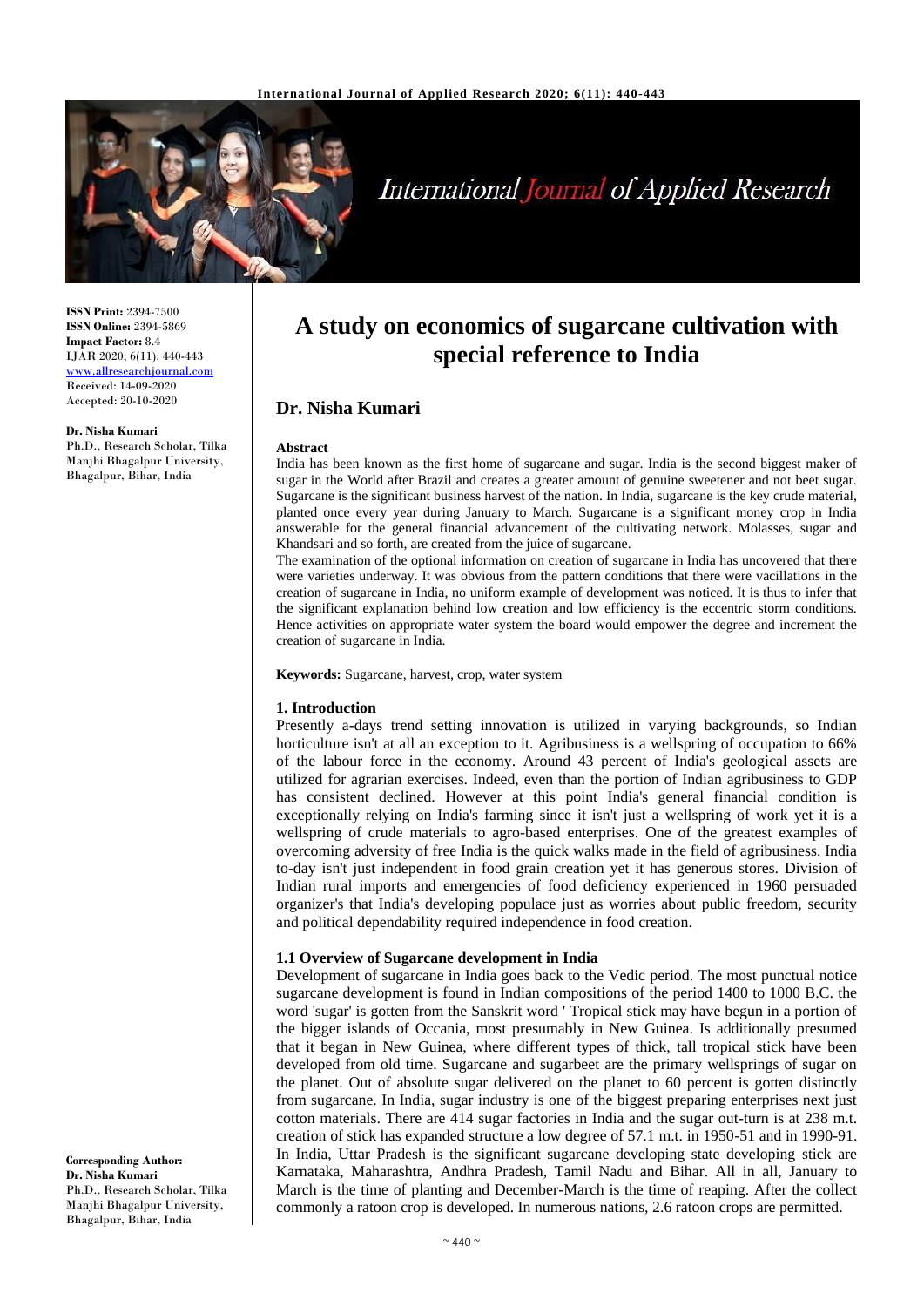## **2. Review of Literature**

Govindan and Thirumurugan (2003) sugarcane involves an essential situation in India's economy and it is one of the main business crops in numerous conditions of India. It is developed under dry land conditions in specific states like Andhra Pradesh, Orissa, Bihar and Uttar Pradesh. Sugarcane supports a great many ranchers, laborers and experts in India. The harvest likewise offers the possibility to create different results like molasses, bagasse, channel mud, was stick waste and so forth. Pavadai (2008) sugarcane and sugar-beet are two primary yields that contribute around 56 and 44 percent individually of the absolute sugar creation on the planet. Sugarcane is the principle wellspring of sugarcane in India and holds a noticeable situation as a money crop. It involves around 1-8 percent of the absolute trimmed region in the nation. The region under sugarcane has been fluctuating from year to year. In the previous decade, it has been swinging somewhere in the range of 2 and 2.7 million hectares.

Kumaran (2002) sugarcane is filled in practically all the conditions of the nation aside from Jammu and Kashmir. The rainstorm has so far been powerless in the Western, Southern and focal pieces of the nation and it is accounted for that it might restore.

Suresh (2004) sugarcane is a significant business crop in India, developed in 3.6 million hectares with a creation of 273 million tons of stick. In this way it warrants the administration of dry season to acknowledge most extreme yield in sugarcane. The board techniques to beat the dry season and to expand the yield of stick are.

Kakde (1985) sugarcane sets for planting should be taken uniquely from a solid harvest. Great sets brought up in exceptional nurseries are accessible through horticultural offices and reformist ranchers. Planting material from zones influenced with red not and shrink should be chosen with most extreme consideration, all around depleted.

Keshabananda Das (1995) the made of tillering in sugarcane is unpredictable to the point that any assessment needs a cautious uncovering and dismemberment of the underground parts, of the plants. Tillering must be continued relying on the speed and degree of the fledgling development. Turners or youthful sticks diminish the nature of the Juice by virtue of their high substance of glucose.

Rajendra Prasad (2006) at sugarcane reproducing Institute, during the long stretches of October, November and December, hybridization (crossing) will be affected between chosen male and female guardians. The seed is used to empower the sugarcane raisers to conceivably deliver a large number of seedlings in a seedling nursery.

# **3. Research Design**

The investigation is systematic in nature. This examination depends on optional information. The information on sugarcane creation in India was gathered from different sources, for example, sites, books, and journals.

# **4. Research objectives**

- To study the pattern of sugarcane cultivation in India
- To analyze changes in area, production, productivity of sugarcane cultivation in India

#### **5. Statement of the Problem**

A specific financial movement is constantly connected with part of issues, so sugarcane development is likewise no exemption for it. However, sugarcane is developed in practically a wide range of soil and climatic condition. Alluvial soil and heat and humidity has yielded a greater amount of sugarcane per ha of land. However, different soils and climatic conditions have brought about helpless yield or low amount of sugarcane per ha of land. This is one of the issues looked by the sugarcane developing ranchers. Excellent seeds and new techniques for creation are not known by the sugarcane ranchers. This has at last brought down the yield per ha of land. For this situation mixation of normal composts and synthetic manures at required amount is expected to raise more sugarcane. Absence of information on the rancher in utilizing excrement and manure is another issue looked by the sugarcane ranchers. Furrowing the land threefold for in excess of three time prior to planting sugarcane is exceptionally critical. Sugarcane seeds are to be prepared before manor.

## **6. Key findings**

| Table 1: Statistics related to Area, production and productivity- Global overview |  |  |
|-----------------------------------------------------------------------------------|--|--|
|-----------------------------------------------------------------------------------|--|--|

| Country       | Area (million ha) | <b>Production (Million Tonns)</b> | <b>Productivity (Tonns/ha)</b> |
|---------------|-------------------|-----------------------------------|--------------------------------|
| <b>Brazil</b> | 5.343             | 386.2                             | 72.3                           |
| India         | 4.608             | 289.6                             | 62.8                           |
| China         | 1.328             | 92.3                              | 65.5                           |
| Thailand      | 0.970             | 64.4                              | 66.4                           |
| Pakistan      | 1.086             | 52.0                              | 47.9                           |
| Monica        | 0.639             | 45.1                              | 70.6                           |
| Colombia      | 0.435             | 36.6                              | 84.1                           |
| Australia     | 0.423             | 36.0                              | 85.1                           |
| <b>USA</b>    | 0.404             | 31.3                              | 77.5                           |
| Philippines   | 0.385             | 25.8                              | 67.1                           |
| Indonesia     | 0.350             | 25.6                              | 73.1                           |
| Cuba          | 0.654             | 22.9                              | 35.5                           |
| South Africa  | 0.325             | 20.6                              | 63.4                           |
| Argentina     | 0.295             | 19.2                              | 65.3                           |
| Myanmar       | 0.165             | 7.5                               | 45.4                           |
| Bangladesh    | 0.166             | 6.8                               | 41.2                           |
| World         | 20.42             | 1333.2                            | 65.2                           |

*Source***:** http://www.indiawaterportal.org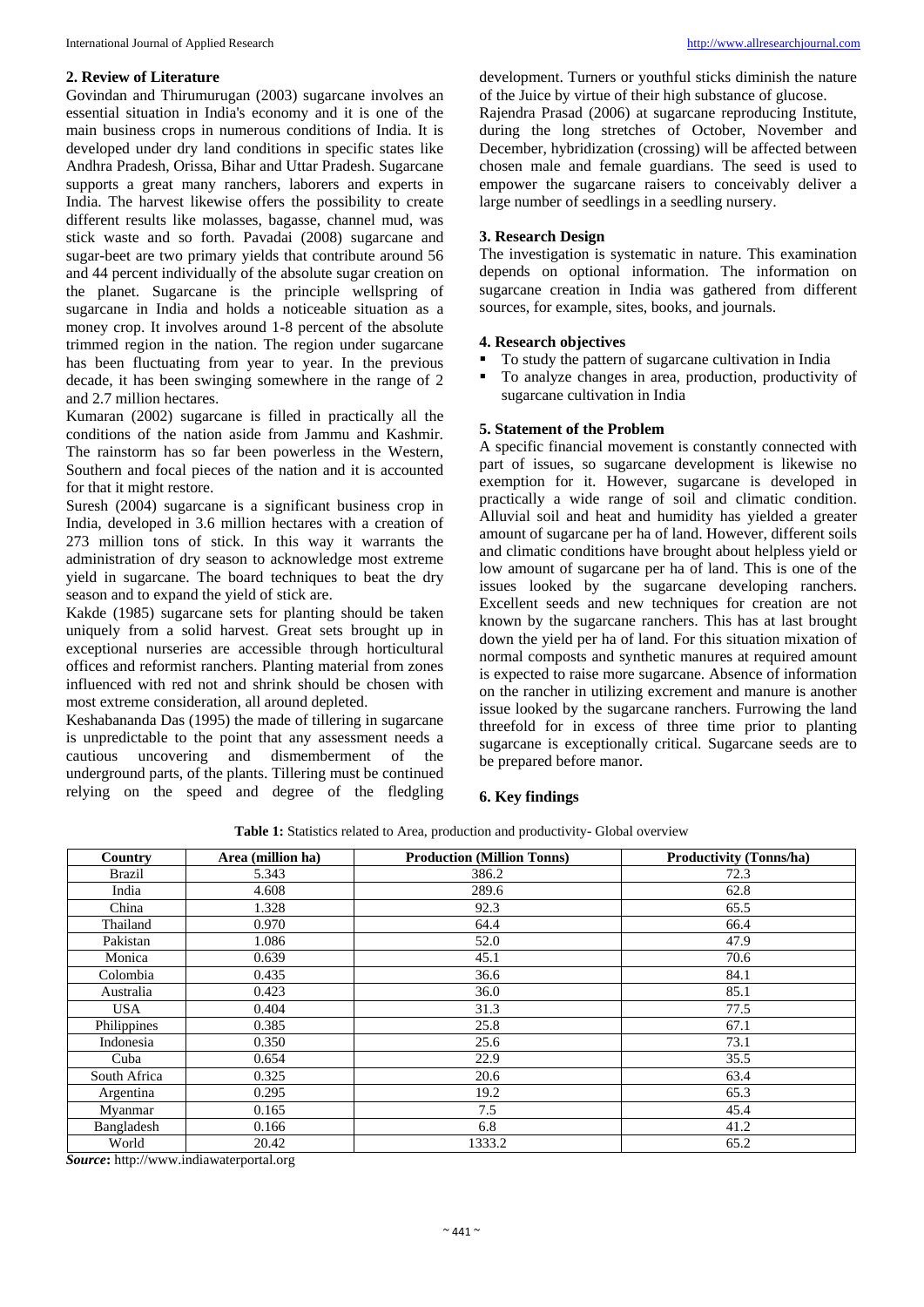**Table 2:** Statistics related to production efficiencies of cane and sugar - Global overview

| Country       | Cane yield tonnes per ha. | Sugar recovery $(\% )$ | Sugar yield tonnes Per ha   Pol % cane tc/ts |      |
|---------------|---------------------------|------------------------|----------------------------------------------|------|
| Australia     |                           | 13.99                  | 10.52                                        |      |
| <b>Brazil</b> |                           | 13.65                  | 9.72                                         | 7.33 |
| USA           |                           | 1180                   | 9.14                                         | 8.47 |
| India         | 68                        | 10.80                  | 8.03                                         | 8.47 |
| Thailand      |                           | 10.33                  | 7.23                                         | 9.68 |
| China         | 66                        | 10.60                  | 7.03                                         | 9.43 |

*Source***:** http://www.indiawaterportal.org

**Table 3:** Area, Production and Productivity of sugarcane in India

| Year         | Area '000 ha | Yield t/ha | Sugarcane (million tons) | Sugar (million tons) | Recovery% |
|--------------|--------------|------------|--------------------------|----------------------|-----------|
| 2012-13      | 4998         | 68.3       | 341.198                  | 25.141               | 10.03     |
| 2013-14      | 4993         | 70.5       | 352.141                  | 24.360               | 10.23     |
| 2014-15      | 5067         | 71.5       | 362.333                  | 28.313               | 10.37     |
| 2015-16      | 4927         | 70.7       | 348.448                  | 25.125               | 10.62     |
| 2016-17      | 4436         | 69.0       | 306.070                  | 20.262               | 10.48     |
| 2017-18      | 4732         | 79.6       | 348.448                  | 32.328               | 10.73     |
| 2018-19      | 5114         | 78.3       | 306.070                  |                      |           |
| $2019 - 20*$ | 4867         | 77.6       | 376.905                  |                      |           |

*Source***:** Cooperative Sugar Vol. 51 (6), Feb 2020

**Table 4:** Statistics related to % change in utilization pattern of sugarcane in India

| Year         | <b>Production of Sugarcane (million tons)</b> | Production of White sugar $(\% )$ | Seed & Feed $(\% )$ | Gur & Khandsari $(\% )$ |
|--------------|-----------------------------------------------|-----------------------------------|---------------------|-------------------------|
| 2012-13      | 341.198                                       | 73.45                             | 11.82               | 14.73                   |
| 2013-14      | 352.141                                       | 67.64                             | 11.16               | 21.20                   |
| 2014-15      | 362.333                                       | 75.37                             | 11.45               | 13.18                   |
| $2015 - 16$  | 348.448                                       | 67.87                             | 11.62               | 20.51                   |
| 2016-17      | 306.070                                       | 63.20                             | 11.70               | 25.07                   |
| $2017 - 18*$ | 376.905                                       | 79.91                             | 08.80               | 11.29                   |

*Source***:** Cooperative Sugar Vol. 51 (6), Feb 2020



Fig 1: Statistics related to annual yield of sugarcane in India (2014 to 2019)

## **7. Key findings**

- In monetary year 2019, the yield of sugarcane created across India was assessed to be around 78 thousand kilograms for every hectare. This was a reduction from the past monetary year's yield of more than 80 thousand kilograms for every hectare.
- Sugarcane is a significant money crop in the nation. Uttar Pradesh delivered the most noteworthy volume of sugarcane that year, trailed by Maharashtra, Odisha and Tamil Nadu.
- Uttar Pradesh stands in every case first in the creation of sugarcane, endless kinds of various assortments which are dry spell safe, flood oppose, bother, bug safe and wind safe assortments are developed by the ranchers who are embracing most recent innovation in sugarcane development.
- India possesses second spot underway of sugar. After homegrown utilization the overabundance nature of sugar is sent out to far off countries, So it an unfamiliar trade worker.